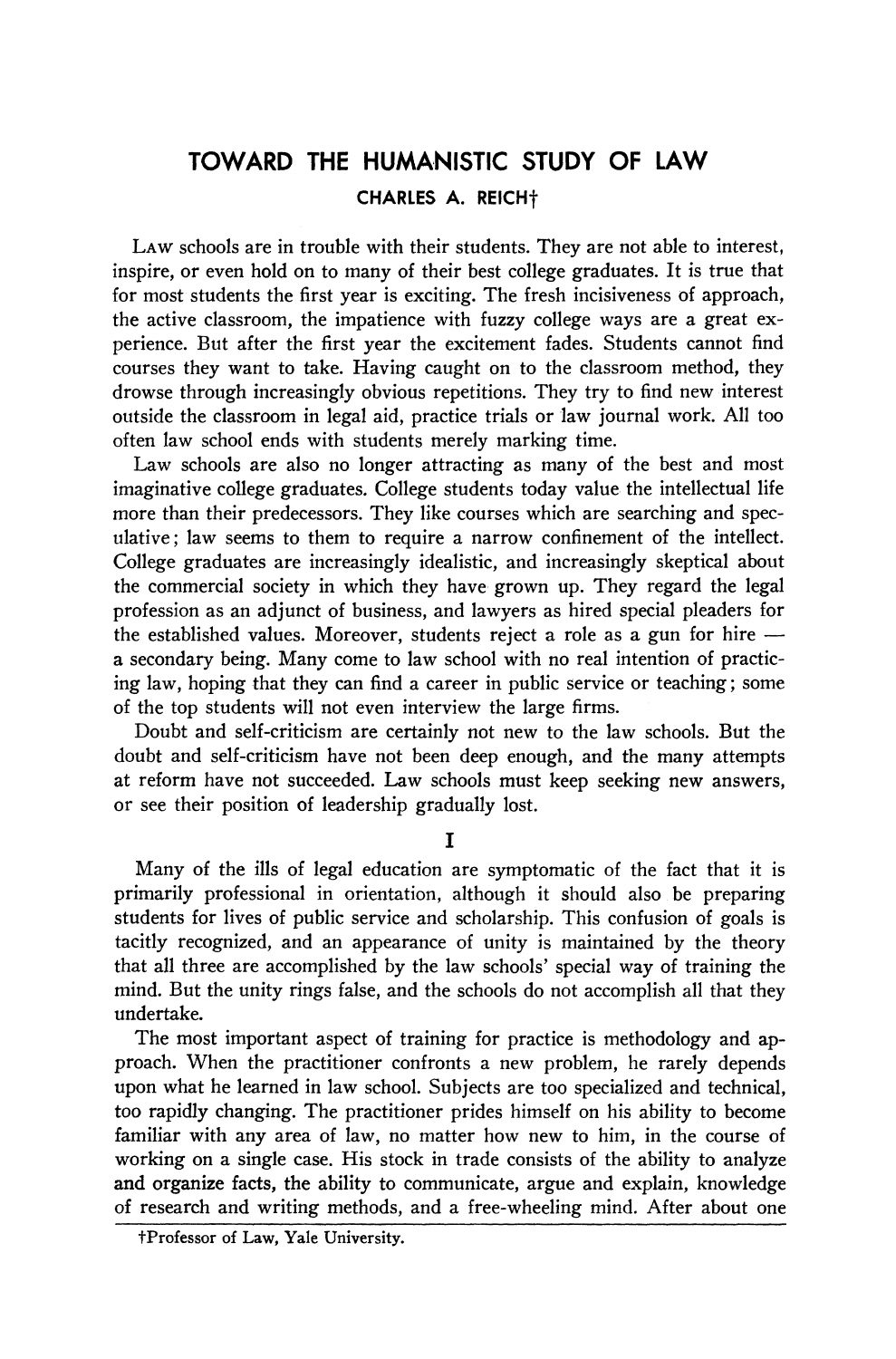**year, the law school has done almost all it can to equip the student in this style; the rest must be learned on the job. If the courses are to be of any value, they must offer something different.** 

**But the courses in law school, although superbly adapted to the teaching of methodology, are far less effective when they try to accomplish other goals.**  In the first place, the materials of most courses — opinions of appellate courts **- are well suited to logical analysis but inevitably have little depth or variety of outlook. Second, where modern casebooks have attempted to introduce materials from other disciplines, they have done so at a level that is so elementary and piecemeal that it has little value. Casebook social science usually consists of truncated excerpts from secondary sources, inserted into the notes in small type. Even where a law school offers courses dealing expressly with the social sciences and taught by experts in the field, the courses may turn out to be elementary at best. Third, the law school curriculum requires the student to consider a large number of complex issues in such haste that the result can only be superficial. Sixteen weeks of constitutional law allots only a few hours each to such immense questions as the limits of national power, federalism, the political role of courts, and the many problems of individual liberty. At best, such courses merely alert the practitioner to "where the issues are." Fourth, almost all these courses deal with their subjects at the same intellectual level of inquiry.** 

**Law schools do little to encourage students to use initiative in educating themselves. Students are not really treated as adults. They are made to feel that they are beginning their education all over again, and the classes put very little emphasis upon individual work and thinking. The students get caught up in examinations, grades, and class ranking. In many ways the LL.B. program is undergraduate, not graduate education.** 

**Even when law schools undertake to grant advanced degrees, the educational program remains at much the same level. Certainly there is no graduate training in law in the same sense that there is in the social sciences. Graduate degrees in law do not have the status of graduate degrees in other fields. The major law schools hire men for their own faculties without any concern for whether they have had graduate training in law, and a large number of the most respected professors of law have only a bachelor's degree.** 

**In sum, despite many reforms, in spite of the language of expansive law school catalogues, in spite of widespread recognition of the need for further change, law school education in fact continues to reflect primarily the needs of the profession as the profession is now constituted. When these needs are met, there is little to hold even the professionally minded student. For the more uncommitted student, law school's procession of torts, contracts and procedure passes with little meaning.** 

**II** 

**What can the law schools do? I believe that their failure is primarily the result of the fact that they do not teach law as a subject matter. In other areas**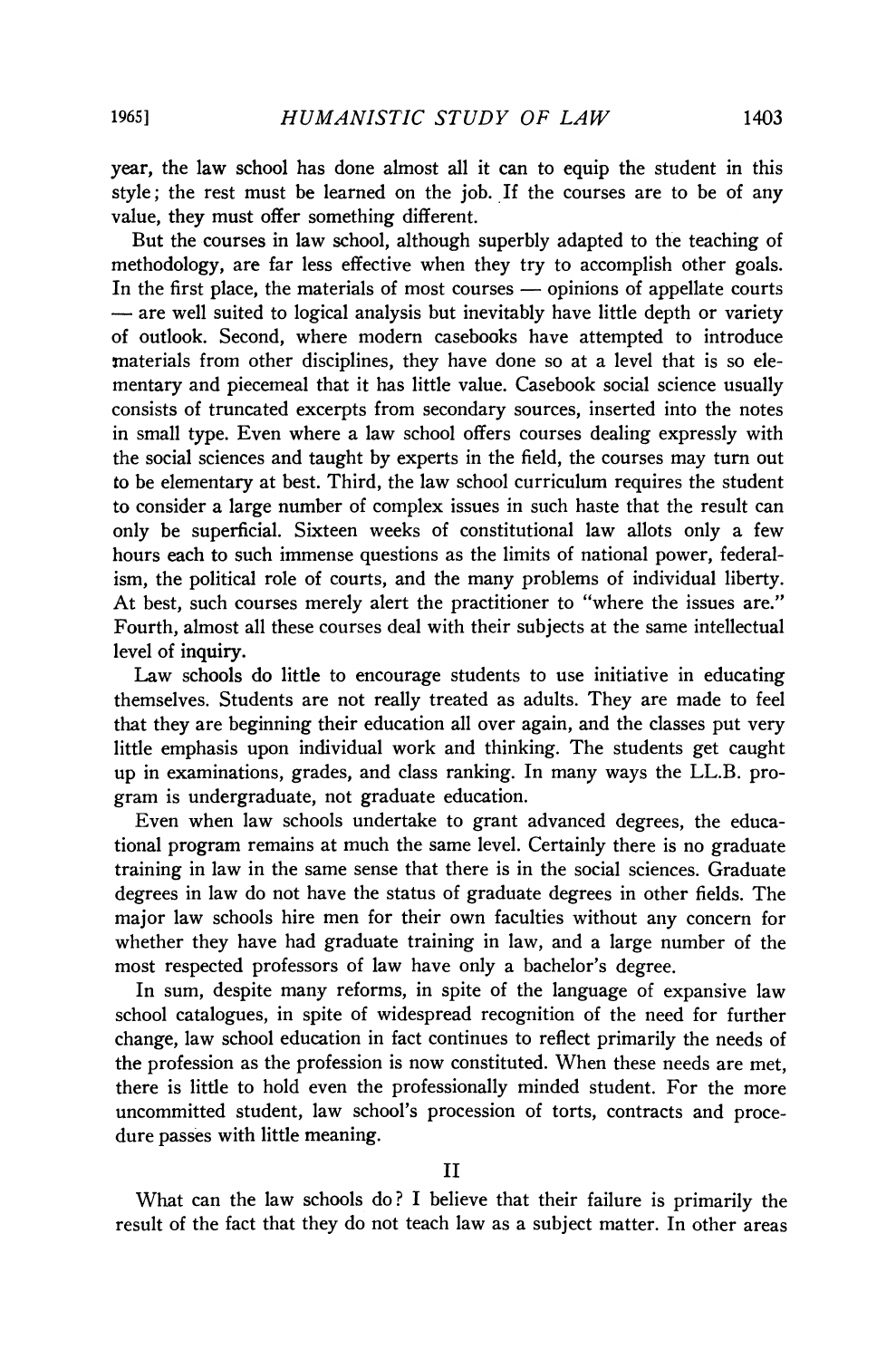**of graduate education, methodology is kept secondary to the subject matter itself. This is the law schools' missed opportunity. The underlying subject matter of law is as interesting and intellectually exciting as any branch of human knowledge. Legal institutions are among the most primitive and basic in any society. Law deals with human beings in their moments of greatest stress and in their most profound conflicts with each other and with society. The study of such institutions, and such questions, could have endless challenge. Surely the law schools can try to teach at least a few of their courses in this way.** 

**In property, for example, a great question concerns the nature and functions of the concept or institution called ownership. This question is present, if not always articulated, in the discussion of the chief topics with which the course in property is now concerned: how much one person can limit another's rights of ownership by private volition; how much ownership can be split between different persons such as landlord and tenant; to what extent the state may take ownership for public use, and with what compensation; and what forms of wealth should be accorded legal protection as private property. If property were studied in depth, the problem of ownership would lead to a series of truly searching questions. What does "ownership" mean in our society? Ownership consists of a varying bundle of elements, and the problem is which of these go to the core of ownership, and which are only peripheral. What functions does the concept of "ownership" perform, and what values does it embody? Ownership can protect such diverse values as privacy, individual decision making, differences in taste, family succession, social status and pluralism in the political sense. Where should the line between the individual owner and the state be drawn, not in terms of vague constitutional formulas, but in terms of the underlying values at stake? It would be necessary to know the impact of the legal institution of "ownership" on individual human beings, and on society. Finally, how is the institution of property and ownership changing, and how ought it to change?** 

**The study of ownership would necessarily have to draw on many fields. Among these might be anthropology, history - particularly the history of the institution of property, philosophy in general and political philosophy in particular, the ownership systems of other countries, social science information about the effects of ownership and non-ownership on character and behavior. The psychology of property would furnish both an explanation and a critique of much law; what men try to own and why; what needs they seek to satisfy through property; how these drives shape those who are possessed by them. Finally, in studying ownership students would encounter what is now regrettably omitted from most law schools: the richness, complexity, and imaginativeness of the common law, set in its historical background, with close attention to the infinite artistry of its detail. Such a course need not and should not become the watered down study of philosophy or history or social science. The focus and object of study would remain questions that are uniquely legal. But it would be law in greater depth, intensity and excitement.**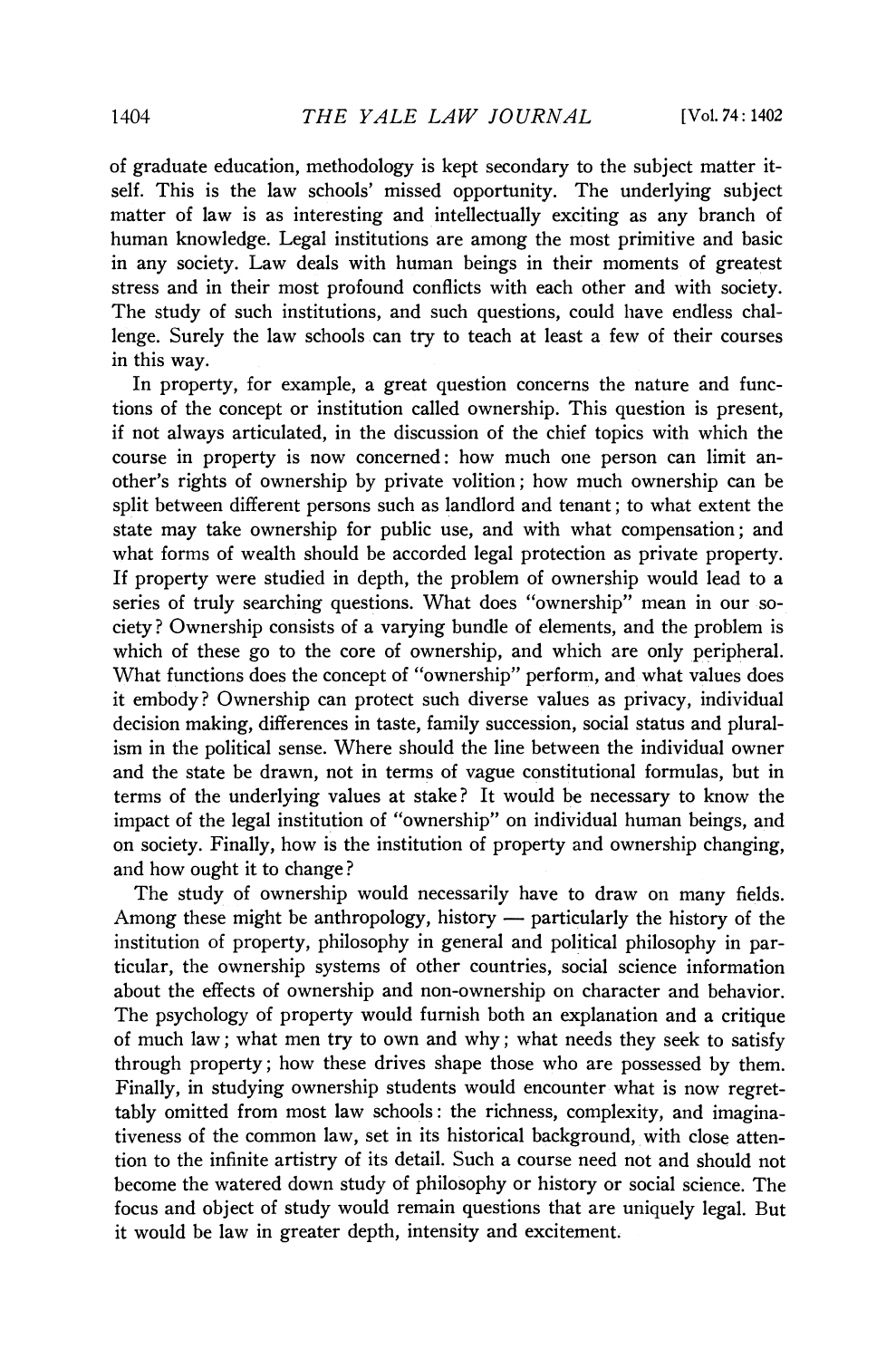**A second course which needs greater depth is criminal law. Criminal law presents profound issues. How is blame to be divided between the person who commits an act and the persons and environment which laid the groundwork for the act? What is the meaning of free choice in light of the objectives of the criminal law and the knowledge supplied by psychiatry? Where shall "objective" standards of responsibility be set in terms of ability to resist temptation, ability to foresee risks, or ability to control the behavior of others? Such issues have long been the subject of intense thought and debate by philosophers, and in many ways their thinking about these problems is more advanced and sophisticated than that of lawyers. The basic issues of the criminal law are also treated with much insight in many works of literature. One could profitably read such diverse authors as Hawthorne, Melville, Dreiser, Kafka, Camus and Dostoyevsky, to say nothing of Shakespeare and the Bible, for their many different ways of looking at the law. Sartre's play "The Flies" is a more searching study of responsibility than any of the cases I have read. Criminal law is an area where the blackletter is relatively straightforward and easy, but the problems involved in the creation of standards are profound. This is a job which our society has assigned to lawyers. Philosophy and literature would aid the student lawyer to develop some part of the understanding needed for this almost superhuman task.** 

**It hardly needs mention that criminal law also requires the insights of psychiatry and psychoanalysis. To a large' extent law and psychiatry have talked past each other despite the growth of sophistication in both disciplines. In the sense of genuine communication, psychiatry and criminal law is still an untouched field.** 

**Administrative law is a subject which is utterly unintelligible, even in the most narrowly "legal" terms, unless the student is able to see'more than the cases. Agencies, and cases concerning them, are inseparable 'from history. Much legal doctrine can be judged only in economic terms. More important still, the whole object of the administrative process is to perform the vital and complex work (common to both the modern democratic and the socialist state) of planning and allocation. Our administrative agencies are our-chief instruments of domestic social policy, more important even than Congress, and our chief distributors of wealth from public sources. When an agency decides where a highway is to be located, who shall be licensed to broadcast over a television channel, or whether a dam shall be built across a river, it is engaging in planning and allocation of major importance. In a democratic country, it is vital that all affected persons be heard, that all points of view be aired, that all competing interests be considered. How to accomplish this, and still get decisions made, is the great dilemma of planning and allocation. Unless this underlying process is studied in its own right, the judicial and agency opinions can only be wordy and baffling collections of formulas and criteria, signifying nothing.** 

**If the curriculum were revised to permit study of the subject matter of law in greater depth, a school could offer several courses of unusual length and in-**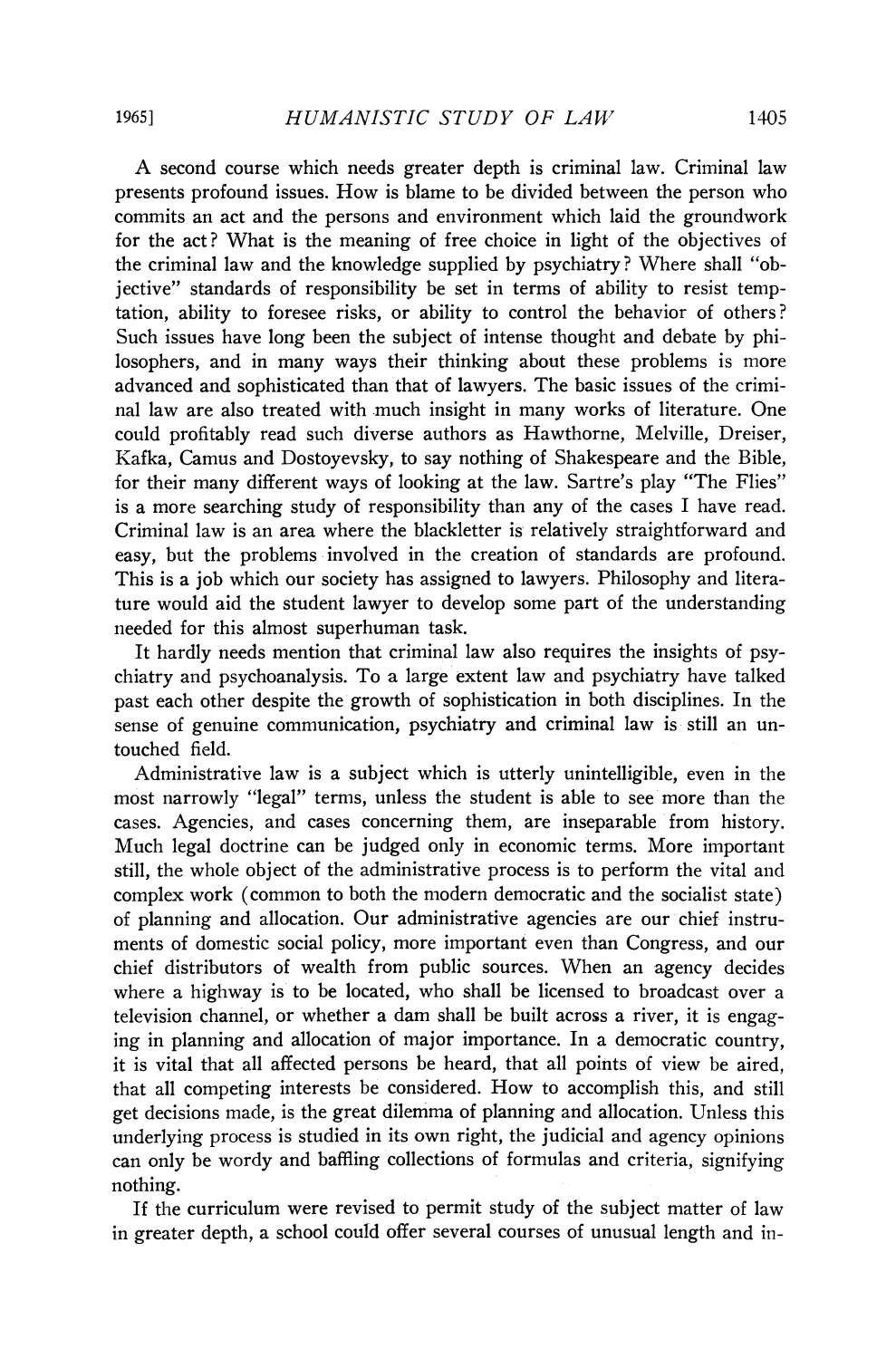**tensity - perhaps a two semester, ten hour course in property or criminal law. Readings would have to go far beyond casebooks. In part law schools stick to cases because the classroom method developed from cases is so effective; but that very effectiveness has now become a source of dependence and limitation. Ways must be found to be effective with other kinds of materials. Departure from cases would also mean that students would be compelled to do more original thinking. In the classroom they might be invited to criticize and contribute to the instructor's own ideas. On their own they might be asked to write papers requiring individual originality, rather than take examinations. Two short papers, each on a particular problem, would be far more worthwhile for student and professor than several standardized answers multiplied by fifty.** 

**To teach such courses, law professors would need a broader education than most of them now have - not just a law degree plus a few years in practice, but some graduate study in the arts and sciences, or perhaps a new type of graduate course in law. An increasing number of young teachers are now seeking a broader education. Pending the millennium when such education is general on faculties, law schools could continue to appoint to their faculties scholars in fields other than law, and to permit students to take a wide variety of relevant courses in other branches of the university.** 

## **III**

**Law school education cannot exist for its own sake. It is not possible to talk about innovations in legal education without talking about them in relation to lawyers' work. And it is when we consider the changing nature of the legal profession that the real need for educational change becomes apparent.** 

**The study of law in greater depth could, of course, be justified by even the narrowest view of the profession. It could be justified merely as a way to maintain interest during the second and third years which are now so barren. It could be justified as offering the practitioner greater insights and a wider ranging mind, without loss of anything now found in law school. It could be justified in terms of preparing teachers and scholars. And it would be particularly helpful in terms of lawyers going into public service. Government policymakers trained as lawyers are susceptible to becoming trapped in their own logic. They may operate wholly from within a logical system the basis of which (quite possibly mistaken) they do not question. And lawyers tend to be knowit-alls who believe no other branch of human knowledge is beyond their grasp. Men who "think like lawyers" can rigidify the operations and the thinking of government. Education which teaches the lawyer tight logic but then gives him enough spaciousness to free himself of that logic would in the long run greatly benefit a government dependent on lawyers to run its affairs.** 

**But the most important reason for a new approach to the study of law is not simply to improve the present job of educating scholars, public servants, and practitioners as that job is now conceived. The ultimate justification for curricular revision, or rather the necessity, comes from the fact that the role of**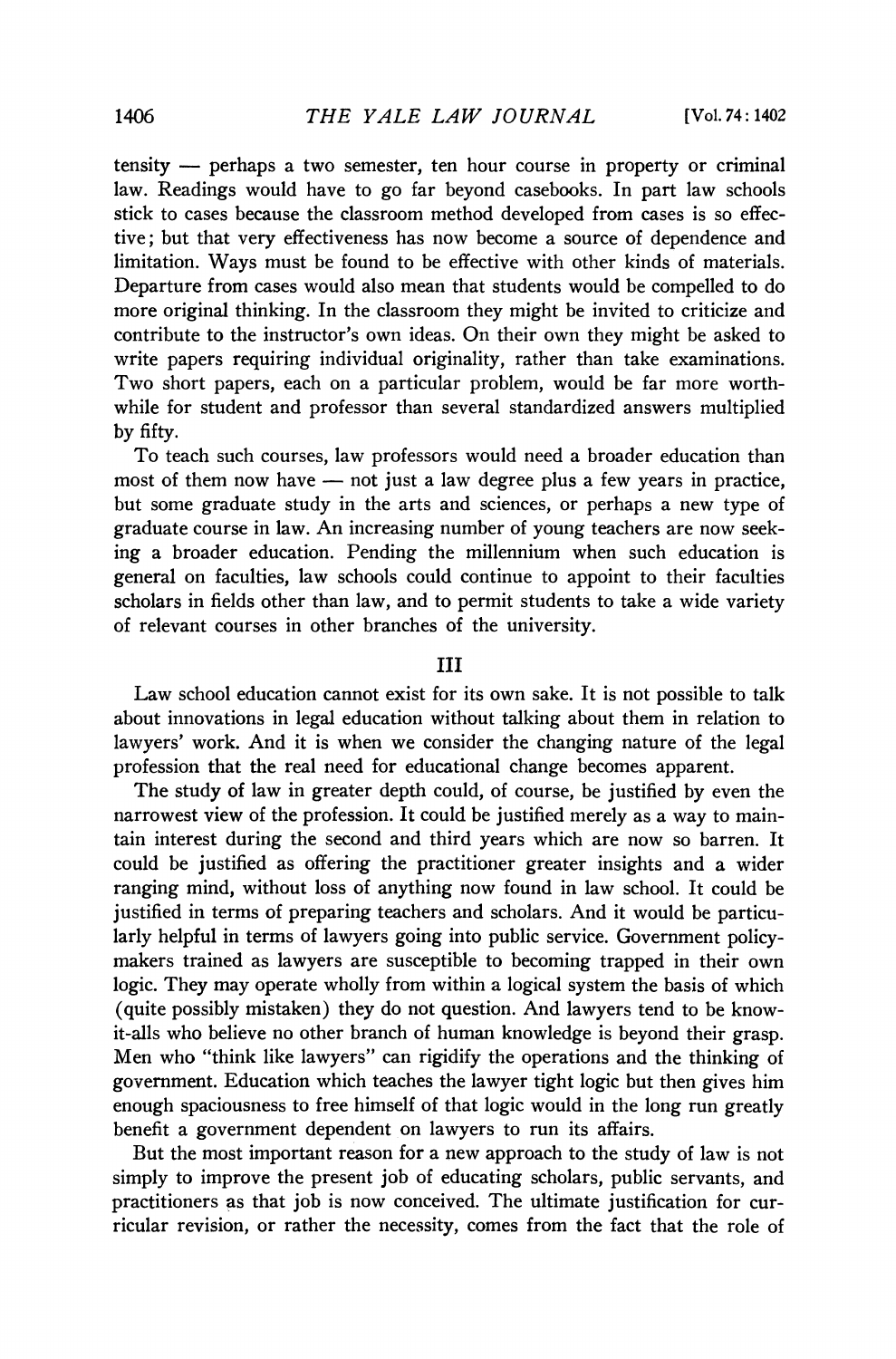**law in society has changed and is changing, and hence the role of lawyers must change.** 

**Law now permeates every activity. This trend is inevitable as society rapidly becomes more institutional and bureaucratic. Today's social problems necessarily become legal problems. Thus, poverty is primarily a legal problem, since in a country of great wealth it is a problem of distribution, not a problem of producing more goods.** 

**As a result of these changes, law in recent years has been called upon to serve many new causes. The civil rights movement used law as its primary instrument in a drive for fundamental social change. Many other groups concerned with protest or change have adapted civil rights techniques to their own objectives. The nation's awareness of the problems of poverty has revealed a need for lawyers in many new areas: defense of indigent criminals, protection of the poor in their dealings with private individuals (notably landlords), and assistance to the poor in confronting government (social welfare, public housing, education). The growth of governmental activity in economic affairs has brought law into many new areas of business and individual activity, and lawyers caught in the toils of the administrative process recognize the urgent need for a fresh approach to this unmanageable area.** 

**Until very recently, the legal profession has narrowly limited its scope. Lawyers have traditionally concerned themselves with only one sector of the world in which law now operates, the sector of commerce. For most of them, day-to-day law has meant business law. Other problems have clustered around the business core, but these have also tended to be commercial in nature. Today, however, it is vitally necessary that lawyers actively participate in all of the areas of society in which law now plays a role. Their work may start with business, but it should range over criminal law, public housing, social welfare, unemployment, problems of the mentally ill, urban town and country planning, economic planning both local and national, civil rights, civil liberties, all forms of protest movements, and international law. In their private capacity they should be available to help all those individuals and groups who come in contact with law. They should learn to represent the various interest groups, constituencies and minorities in society - to help them develop points of view, speak for them, and interpret the world to them. That is the true scope of the practicing lawyer's calling.** 

**In his public capacity, the lawyer's responsibilities are even greater. Every year government gets more vast and complex tasks to perform, and every year the government seems less able to cope with them. There are experienced men in the bureaucracy who believe that one day government will simply stop running altogether. That is almost what has happened with respect to decisions concerning television, dams, airline routes and highways. No profession has emerged to manage the affairs of government, which still remains the last great playground for amateurs, part timers and fortune seekers. Only lawyers can be the professionals of public life.**